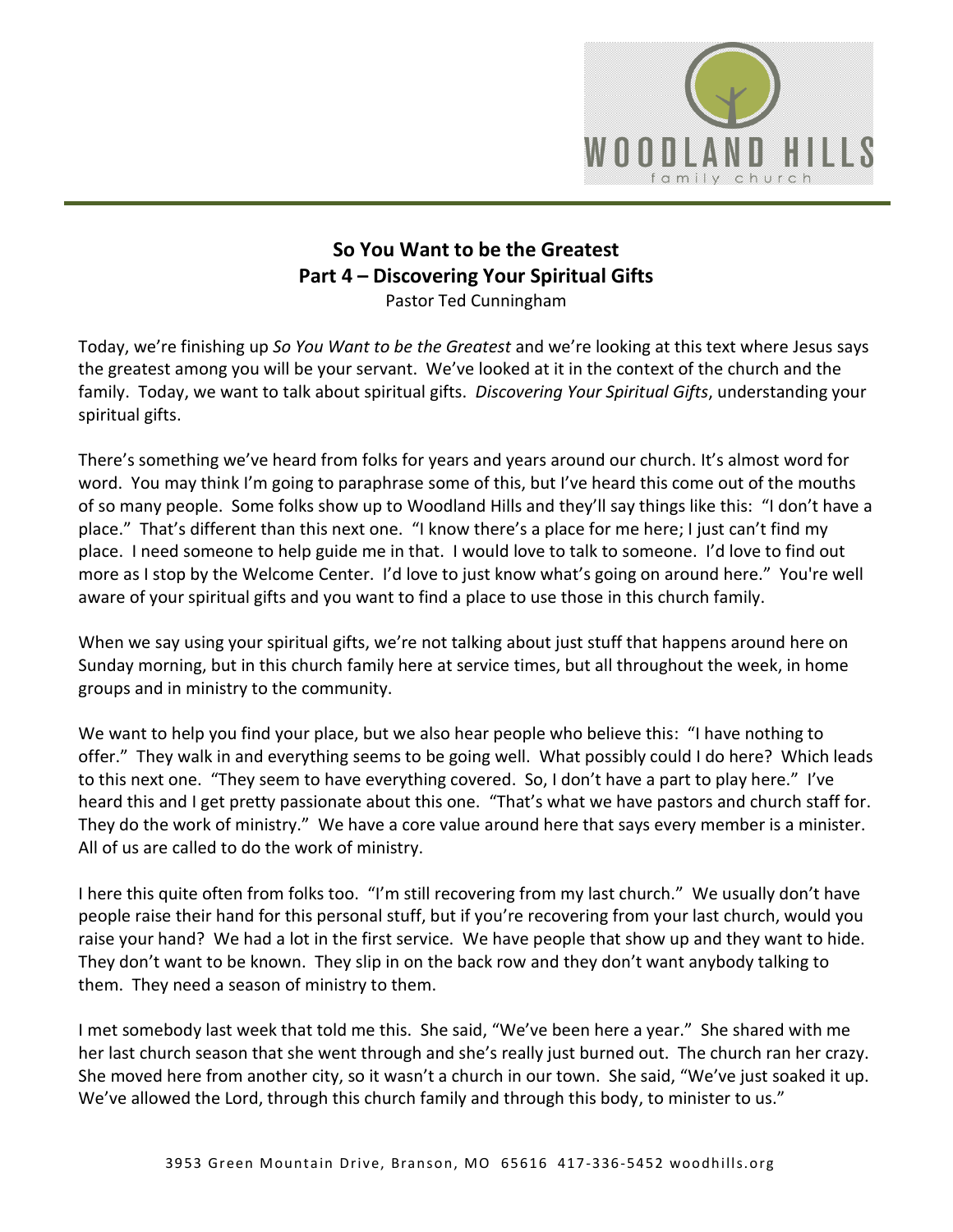She said, "But, the whole time, we knew this was just a season. We were being ministered to in order to get fresh again, to be filled again, so that we can go out and do ministry again." We're grateful for you and we want you to have a plan for this.

No matter what resonated with you that just came across the screen, we want you to know that every single believer, all of you have something to contribute. If you have professed faith in Jesus Christ, as we're going to see today, the Holy Spirit came into you at the moment of your conversion and you have a spiritual gift. You're a part of this church family, you have a part to play, you have a role to play, and you're gifted to do so. Today, we want to begin that journey of discovering and understanding and what that is.

Please understand this. Whether you're sitting here after being burned out from another ministry or you've been at Woodland Hills for five years and you've never plugged in and you've never served and you're tired throughout the week from work or whatever you're doing or through family and you feel like you just don't have anything to give right now, we just want you to know we believe God is at work in you and through you. If you believe in Jesus, if you profess faith in Christ and you're a follower of Jesus, he's at work in you and through you, **for his glory and the benefit of others**. He is working in you and through you for the common good of all here, but ultimately for his glory.

If you have your Bibles, turn to 1 Corinthians 12. I've always been taught that you should study 1 Corinthians 12, 13, and 14 as one unit. This week, we're in 1 Corinthians 12 and we're going to cover a lot of that chapter. Next week, we start series called *I Wanna Know What Love Is*. A lot of people hear that and think we're doing an 11-part series on romantic relationships. No. There is going to be application obviously, but most of us, the only time we hear 1 Corinthians 13 is at a wedding. You need to understand that's not the context that we have in scripture for 1 Corinthians 13. It's in the context of unity in the body of Christ. It's sandwiched between 12 and 14. We are speaking about spiritual gifts.

Today, we'll go through Chapter 12. This makes a lot of sense; we'll give one week to Chapter 12 and 11 weeks to Chapter 13 because we're fair and balanced here at Woodland Hills. We want to really dive into this so you can begin to discover.

Let me just ask. If you know what your spiritual gift is, would you raise your hand? You know what spiritual gifts are, but you're not very clear on what yours is. How many of you have no idea what a spiritual gift is? We thought a lot about that last group I just mentioned and how to process this. So it's like the introductory of 1 Corinthians 12 into the understanding and discovery of spiritual gifts.

1 Corinthians 12 - *[4](https://www.studylight.org/desk/?q=1co%2012:4&t1=en_niv&sr=1) There are different kinds of gifts…* At work in the body of Christ, the church family, those who have professed faith in Jesus, those who have a walk with the Lord. …*but the same Spirit distributes them. [5](https://www.studylight.org/desk/?q=1co%2012:5&t1=en_niv&sr=1) There are different kinds of service, but the same Lord. [6](https://www.studylight.org/desk/?q=1co%2012:6&t1=en_niv&sr=1) There are different kinds of working, but in all of them and in everyone it is the same God at work.* 

In these first three verses we see today, we see the Triune God at work. What is the Trinity? God the Father, the Son, and Holy Spirit. This is where it begins. We worship a Triune God. In that, we see unity and that's going to lead us into the conversation of the unity that we're supposed to have as the body of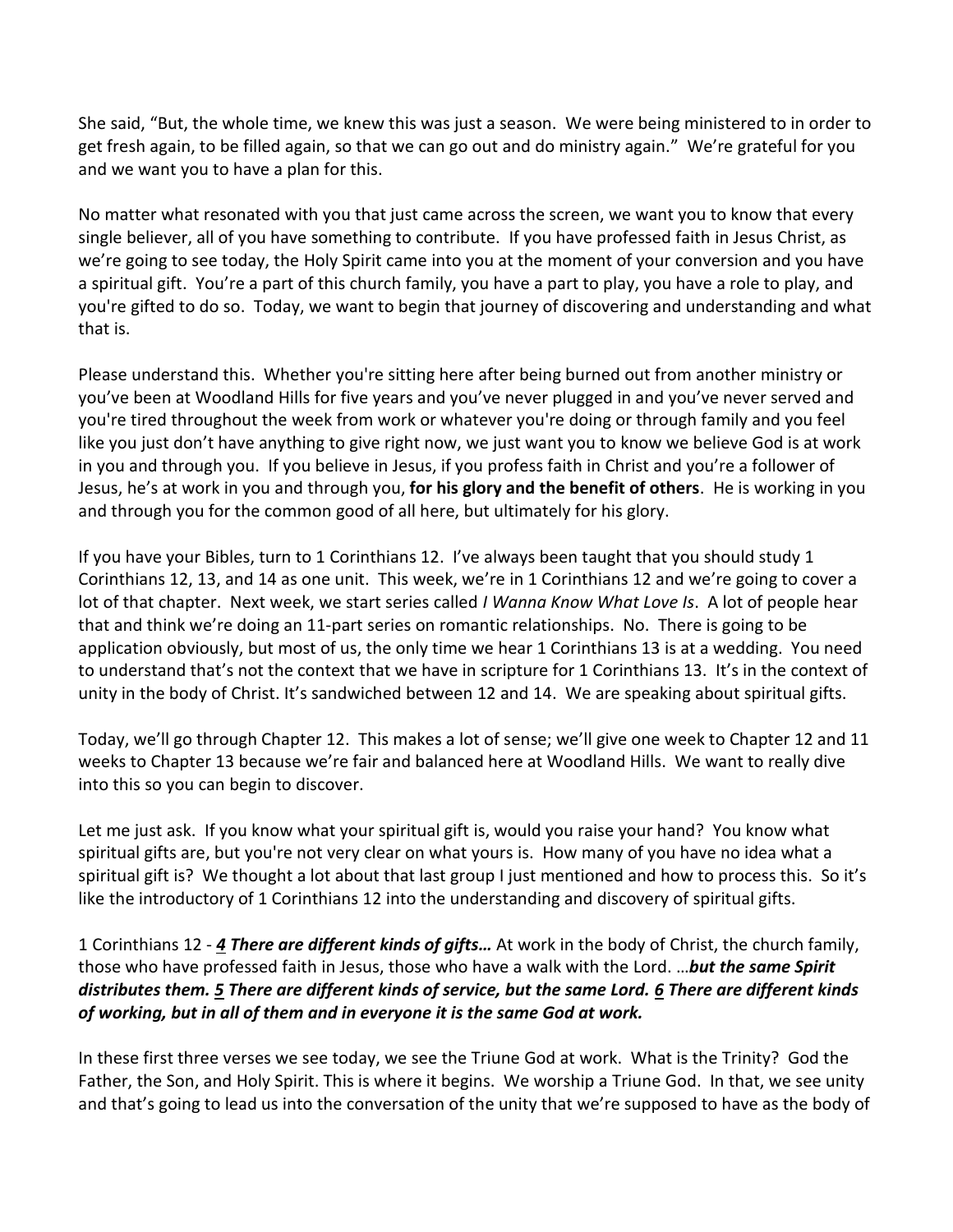Christ. And if there has ever been a time that our nation needs to be reminded of the concept of unity, wouldn't it be great if they learn the concept of unity through the local church? Wouldn't it be great for them to see how different those people are? They don't look alike, they have different personalities, they come from different backgrounds, and they have such great unity together because they understand that at the center of it all is we worship God the Father, the Son, and the Holy Spirit. We worship a Triune God.

Let's define spiritual gifts before we jump into them. We've used this definition at our church for 16 years. Starting Point is now one hour. To become a member of our church, you go through Starting Point, you sign the membership covenant. Somebody reminded me a couple of weeks ago that when they became a member 16 years ago there were four classes for membership and they lasted a total of 16 hours. That's when we were a church that ran about 30 people. I don't know why anybody would join after a 16-hour membership class.

So now it's an hour. We've lowered the bar, but we still teach this. We haven't lowered the bar. That sounded terrible. It's still a pretty high bar. You have to be a Christian, you have to profess faith in Jesus. Technically, you only had to do the first four hours, then you signed the membership covenant and then we took your Social Security number, did an automatic withdrawal from your bank account, and finger printed you. Finger printing didn't come until the fifth and sixth hours. So, let's get back to this; we have limited time.

**"A spiritual gift is a special ability, given by the Holy Spirit to every believer at their conversion, to be used to minister to others and therefore build up the body of Christ. Although spiritual gifts are given when the Holy Spirit enters new believers, their use and purpose need to be understood and developed as we grow spiritually."**

That's why I asked the second question. Some of you know what a spiritual gift is, but you haven't really discovered yours or understood it or developed it. That's where we want you to go with this today. We want you to dig in a little bit more to find out how God has gifted you and then how you can assimilate into the body of Christ.

So, let's jump in. We're going to start with a list of nine spiritual gifts. If you're wondering where we get the spiritual gifts… I stick pretty close to the biblical list. I've read some spiritual gifts assessments, which I'll encourage you to take, but don't rest on those wholly or solely alone. Make sure you do what we're going to talk about at the end.

There are other ways to discover your gifts. I've read some spiritual gifts assessments and I think they're making up a couple of these. So, we stick with 1 Corinthians 12, Romans 12, and Ephesians 4. We're going to get the first nine as we jump into to Verse 7-11 of 1 Corinthians 12

*[7](https://www.studylight.org/desk/?q=1co%2012:7&t1=en_niv&sr=1) Now to each one the manifestation of the Spirit is given for the common good.* So, the spiritual gift, also referred to as the manifestation of the Spirit is given for the common good, for the benefit of all, for the glory of God and the benefit of all. *[8](https://www.studylight.org/desk/?q=1co%2012:8&t1=en_niv&sr=1) To one…* This is very important. It's going to teach us something in just a little bit. Not to all, but to one, meaning to some in here, but not to all in here.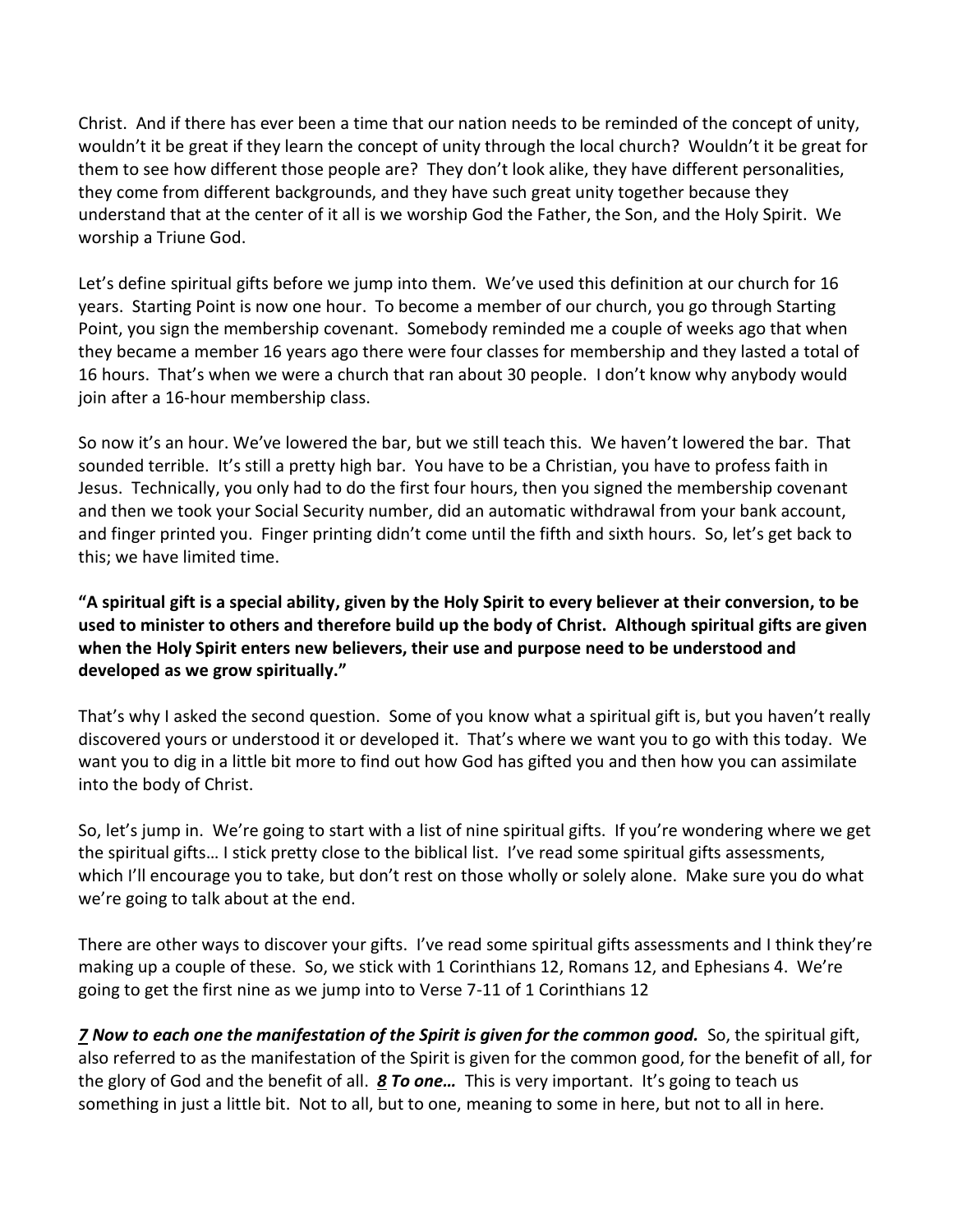*…there is given through the Spirit a message of wisdom, to another a message of knowledge by means of the same Spirit[, 9](https://www.studylight.org/desk/?q=1co%2012:9&t1=en_niv&sr=1) to another faith by the same Spirit, to another gifts of healing…* We keep coming back. If you study this, as we are going to encourage you to do at the end of the message, circle the number of times in Chapters 12-14, you see the word "one." Again, unity.

*…by that one Spirit, [10](https://www.studylight.org/desk/?q=1co%2012:10&t1=en_niv&sr=1) to another miraculous powers, to another prophecy, to another distinguishing between spirits, to another speaking in different kinds of tongues…* We'll talk about that because there's nothing controversial in the church today about that. *…and to still another the interpretation of tongues. [11](https://www.studylight.org/desk/?q=1co%2012:11&t1=en_niv&sr=1) All these are the work of one and the same Spirit, and he distributes them to each one,*  just as he determines. That's very important. For those of you who raised your hand that you know nothing about spiritual gifts, if you were to look at a spiritual gifts assessment, the point of looking at that isn't to discover which ones you want. That's not how this works. You don't determine your spiritual gifts. They've been placed in you by Almighty God as he determines.

Let's look through those nine gifts with quick definitions:

**Wisdom** - Insight into doctrinal truth.

**Knowledge** - Wisdom is different than the gift of knowledge which is applying doctrinal truth to life.

I don't believe I have the spiritual gift of wisdom, but I do believe I have the spiritual gift of knowledge in that I'm never one to love debating theology at deep levels. It's just never been anything in me that just fires me up, but what does, and I know it's the work of the Lord in me, is I love taking the deep truths of scripture and helping people understand how to work that out in their everyday, ordinary lives. That's that practical outpouring of doctrinal truth.

**Faith** – Unusual measure of trust. We are all supposed to have faith, but, in just a moment, we're going to look at the difference between a spiritual gift, a spiritual discipline, and spiritual responsibilities. Right now, we're talking about spiritual gifts. There are some in here that their immediate response to an issue or to a situation is to pray and to believe. You tell them something that's going on in your life and they respond, "We know that this can happen, and we know God can do this." You just know God has placed this within them. Many of you in here have the spiritual gift of faith.

**Healing** – That spiritual gift of restoring health.

**Miraculous power** – Exorcizing demons. I've been a part of three of these moments where a demonpossessed person approaches and I'm usually hiding. That's probably one sign I don't have this spiritual gift. But I've been standing by the pastor when he looks at them and says, "In the name of Jesus Christ of Nazareth, shut your mouth."

**Prophecy** – To declare a message of God for his people.

**Distinguishing between spirits** – Discerning between the word of God and a doctrine of demons. This is one I believe I have. I got in trouble a couple of weeks ago talking to a group of young people using this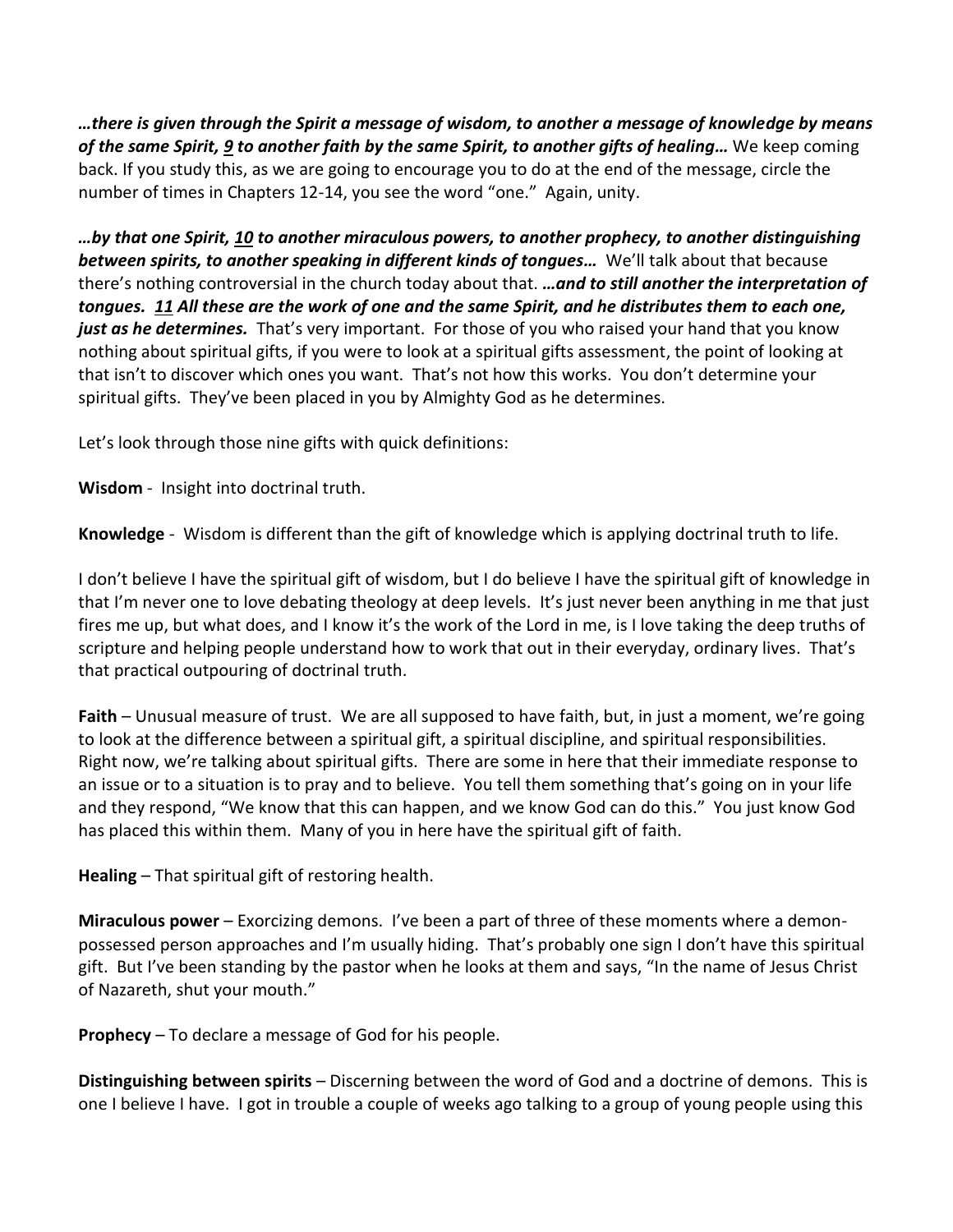term. I use this term often and I have no problem this morning declaring to you again what the New York Legislature did this week is satanic and demonic. Many of you, just being Bible believing Christians, that worked you up, but others of you, who could just go to the scripture immediately… Again, be careful, if I can caution you not go online out there with the venom and the toxicity, that we would speak this truth boldly, as we're going to see next week in Chapter 13, with love. Next week's message is if you want to declare this with no love, you might as well just keep your mouth shut. I'm paraphrasing Paul in 1 Corinthians 13. You can speak, but if you do it without love… no.

**Tongues** – Speak in an unlearned, living language that comes upon you

**Interpretation** – Translate unlearned, known language.

Let's talk about **speaking in tongues** for just a second because the church is not split over this issue at all. There are three ways tongues are interpreted from scripture, not with the gift of interpretation, but through exegesis, understanding the Bible study method.

**Cessationism** – I went to Dallas Seminary. Dallas Seminary teaches cessationism. What that means is the miracle gifts – the gifts of tongues, the gifts of interpretation – have ceased, they are no longer valid in the church today. The reason for that and the reason we were taught that is they believe that when the Cannon was closed, when the Bible was complete, we had the word of God. In the past, God spoke through the prophets, but today, he speaks through Jesus. In the beginning was the word and the word was with God and the word was God. We have the Bible and the Cannon is closed. A cessationist would say that if you believe in the gift of tongues, you believe the Cannon is open and we can continue to add the word of God to scripture. If you listen to John MacArthur… he wrote a book called Charismatic Chaos. I don't listen to John MacArthur, but I know he's a cessationist and he's very outspoken on it.

**Open but cautious** – I follow more in line with Dr. Tony Evans who is a Dallas Seminary graduate. He would be in this category. He would say God can speak to whom ever he wants, however he wants, whenever he wants. But we do have to proceed with caution in the church and Paul addresses that. Remember, in 1 Corinthians, we're going to read about how disruptive the church services were. In 1 Corinthians 11, the chapter before this one, even when they got together for the Lord's Supper. The Lord's Supper is supposed to unite us.

**Charismatic** – Let's hear the charismatics in the room right now. Not right now, not after you went after us in cessationism. Isn't it perfect? Of all weeks to do this message, the Assemblies of God Conference is happening at the Chateau this week. I met several of my AG friends that came forward after the last service. I love what that one pastor from New Jersey told me, "You needed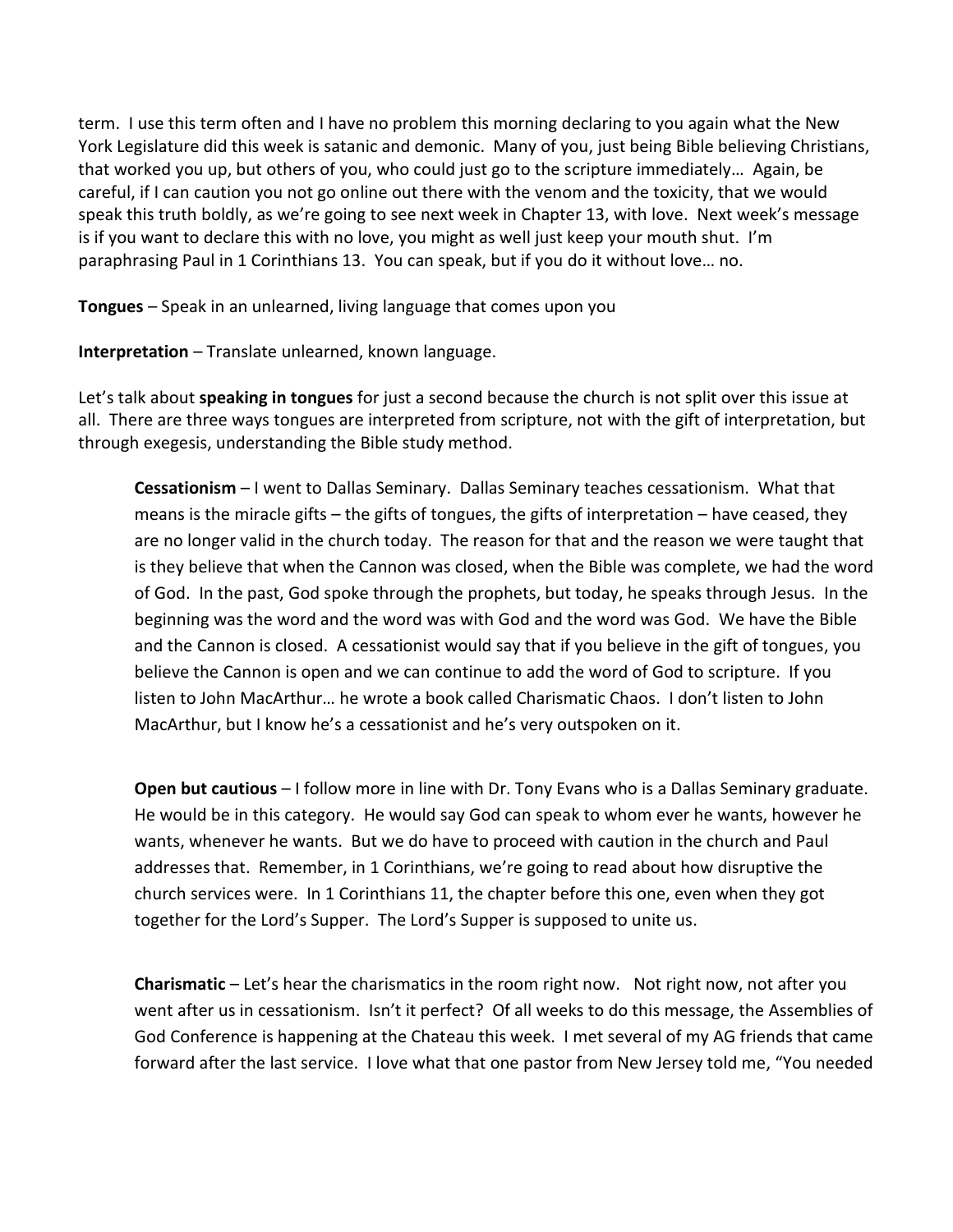to add one more. There are charismatics and then there are crazimatics." He said, "I would be in the charismatic category, Ted."

What's sad to me is this conversation is in the context of unity. I'm shocked at the number of people that will break off fellowship when they don't agree on all of this. The whole point of this is one Spirit, one Lord, one God the Father of them all.

I had one person from the first service say, "I'm not on the same page with on that." Remember what we teach in this church. Healthy people are able to listen to the opinions of others without being threatened, without seeing it as an attack on their opinion. We teach the essentials at our church. What are the essential beliefs? It's what we believe about God the Father, God the Son, God the Holy Spirit, the Bible, what we believe about man, what we believe about sin.

We have never put this discussion here on the essentials list. It's why I am fellowshipping today with friends who don't agree with me entirely. And do you want to know something even more? We don't even have a church staff that's all on the same page with this stuff. We don't even have a teaching team that's on the same page with this. We all try to stick on the same page when we proclaim, but what we're saying is unity.

I found favor with AG churches for some reason. I visit a lot of AG churches around the country. I go to some and when they find out I'm not charismatic, it's such a disappointment to them. They're not even sure why the invited me. I say, "It's because I'm speaking on marriage, not tongues. But if you would like me to speak on tongues, I can throw in a few jokes just to make it… And I'll swing from the chandeliers with the best of them if you need me to." That would be the crazimatics.

In Romans 12, we get to another list. *[6](https://www.studylight.org/desk/?q=ro%2012:6&t1=en_niv&sr=1) We have different gifts, according to the grace given to each of us.* So, it's a grace, a manifestation of the Spirit. *If your gift is prophesying, then prophesy in accordance with your faith; [7](https://www.studylight.org/desk/?q=ro%2012:7&t1=en_niv&sr=1) if it is serving, then serve; if it is teaching, then teach; [8](https://www.studylight.org/desk/?q=ro%2012:8&t1=en_niv&sr=1) if it is to encourage, then give encouragement…*

Some of you have the gift of exhortation. I know who in this church has the gift of exhortation and I find you when I need you. Does anybody have that person in your life that you know they have the gift of exhortation and you seek them out? By the way, I don't have the spiritual gift of exhortation. *…if it is giving, then give generously; if it is to lead, do it diligently…* I don't believe I have the spiritual gift of leading. This one just wipes me out.

The other day, I heard a pastor talk about how sometimes he's upset or sad when he walks by meetings in the church and he realizes he wasn't invited to them. He talks about how sad he is and how much he wants to be a part of it. I can tell you that I've never had that feeling in my entire life. I've never walked by a meeting going, "Oh, why can't I be in there?" I walk by it wanting to high five them for taking care of it on their own. …*if it is to show mercy, do it cheerfully.*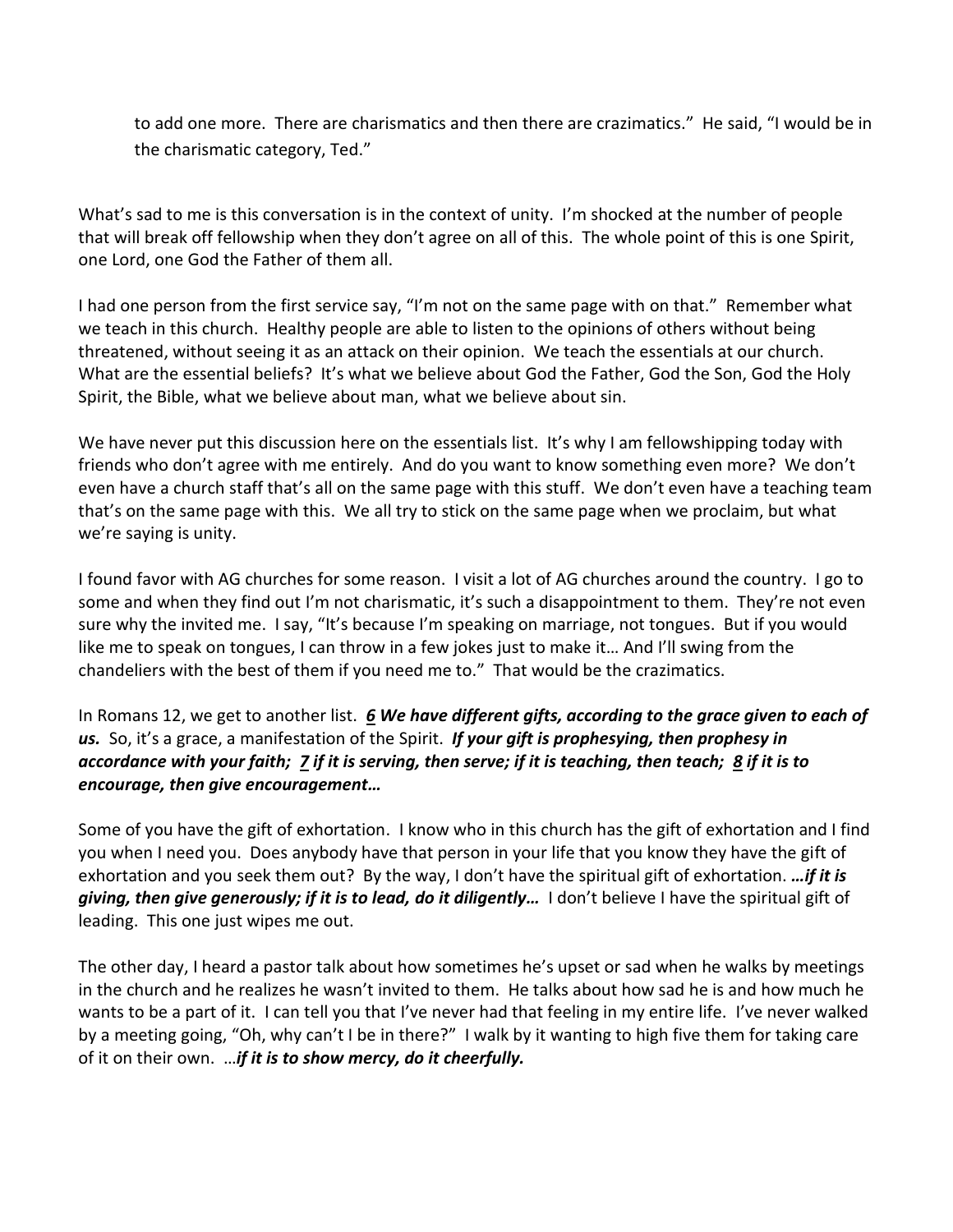I've been kind of revisiting this because Amy said, "The funerals I've been going to with you lately, Ted… You cry more than the people that lost someone." I'm trying to figure that out. Maybe I have mercy... I'm even still working this out. I think what happens in ministry after a while is I don't have mercy towards whining. Does anybody know what I'm talking about? It wears me out. I have mercy towards legitimate needs and hurts and pains, but the whiney, complaining person that we bless other churches with in this community… How many of you share that gift with me? Send them on down the road gift. No, that's not it at all. I've been around this gift, I recognize this gift when I see it in other believers.

John Piper says this about the gifts, and I love it. *"God did not give us spiritual gifts to make us unique. He gave us spiritual gifts to uniquely equip us to serve others."* For the glory of God and the benefit of others.

**Our differences are supposed to unite us**. There is unity in our diversity. It's a beautiful picture, the body of Christ. When Jesus left this earth after his ministry, after his death and resurrection and then his appearance to many… When he left and the church got started, he said, "I'm not going to give all of myself and the gifts to one person. I'm going to spread it out. So, when you come together, people see me. When you're functioning together as one body; you're the bride of Christ, the body of Christ, you come together and people see the way you love each other and care for one another and work through your gifts, they are going to see me."

Do you remember the day after 9/11? Has anyone ever felt more unity in this country? From that day. I know there were other times in our history, but from that day. In the last 18 years now, I don't remember a time where our country has been as united as it was the day after 9/11 and the weeks to follow. We weren't talking politics. We weren't throwing our opinions out there and being all argumentative. We were Americans. That was pretty much it.

When President Bush stood up and talked to the firemen and the workers at Ground Zero, we all felt that. He said, "I hear you and the American people hear you." It was just great unity, coming together. I often think about that picture and think *Yeah; the world should not be beating the church to that picture. That should be the church. We should be showing a corrupt and immoral group leading us what unity looks like and it's under the name of Jesus*. We shouldn't be screaming and yelling and full of venom on social medial towards what happened in New York. We should be calling it out with bold truth, the Word of God in a way that points people to Jesus, in a way that shows them he values life.

I got on my friends this week. Many of them have talked non-stop on social media about everything happening at the southern border but then completely and totally silent about what's happening in New York. I just said, "Hey, let's be consistent. Let's value the life of children at the southern border and let's value the life of children in New York."

1 Corinthians 12 - *[12](https://www.studylight.org/desk/?q=1co%2012:12&t1=en_niv&sr=1) Just as a body, though one, has many parts, but all its many parts form one body, so it is with Christ.* This is probably a message that Travis Brawner should have taught, being the doctor on the team. *[15](https://www.studylight.org/desk/?q=1co%2012:15&t1=en_niv&sr=1) Now if the foot should say, "Because I am not a hand, I do not belong to the body," it would not for that reason stop being part of the body.* It's still part of the body; it's just not functioning and it's going to make the other parts have to pick up the slack.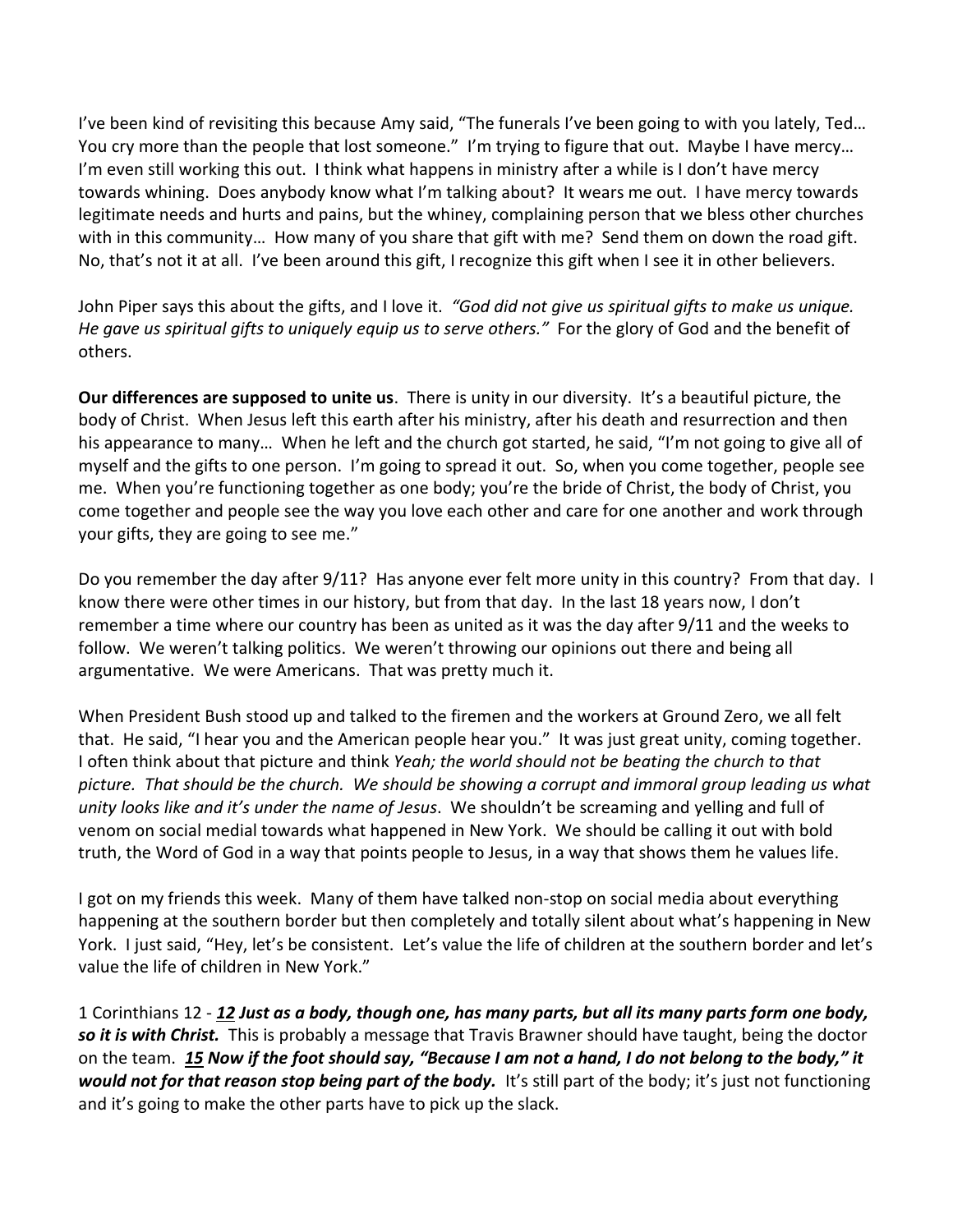Have you ever had your foot fall asleep and then you get up and try to walk? You try to be cool, especially if you're in front of people. You're probably walking normally, but that foot is completely asleep. It's throwing the whole body off until the foot wakes up, so you'll just lean against the wall until you get the blood back down there to the foot.

That's what happens in the body of Christ when the foot says "Yeah, I'm not as important as the hand…" Do you know what this is talking about? Stop comparing. You don't need to be the person you're sitting next to. God needs you to be you. He needs you to function in the gifts, not that you chose, but in the gift he gave you. He needs you to live in that and walk in that so that the person sitting next to you… If you're the foot and the person next to you is the hand, the whole body is healthy and functioning together. Nobody wants to be the appendix. You can cut that out and we don't miss you and we're glad you're gone. You don't want to be that.

*[16](https://www.studylight.org/desk/?q=1co%2012:16&t1=en_niv&sr=1) And if the ear should say, "Because I am not an eye, I do not belong to the body," it would not for that reason stop being part of the body. [17](https://www.studylight.org/desk/?q=1co%2012:17&t1=en_niv&sr=1) If the whole body were an eye, where would the sense of hearing be? If the whole body were an ear, where would the sense of smell be[?18](https://www.studylight.org/desk/?q=1co%2012:18&t1=en_niv&sr=1) But in fact God has placed the parts in the body, every one of them, just as he wanted them to be. [19](https://www.studylight.org/desk/?q=1co%2012:19&t1=en_niv&sr=1) If they were all one part, where would the body be? [20](https://www.studylight.org/desk/?q=1co%2012:20&t1=en_niv&sr=1) As it is, there are many parts, but one body.*

The bottom line is this. **Every believer has at least one spiritual gift**. As you begin to discover and understand your spiritual gifts, we want you to also see that you have a gift mix, that you have more than one spiritual gift, and discover what those are.

We want you to understand that as you're on this journey, we want you to remember what we talked about at the beginning. **Every member matters**. You have a part to play here because you're part of the body. If you're here, we don't want to be that church that's walking around like our foot is asleep. We want to be a healthy body.

At this church, we focus more on being healthy in the body of Christ than we do growing the body of Christ. May we always be interested and after it and studying and learning and promoting health, not growth.

**Every ministry is significant.** We believe you're a ten at something. God has gifted you to do something. Get after it, go for it, don't look around like, "Well, they seem to have it covered." No, find your place.

In 1 Corinthians 12, Paul says it's for this reason, *[25](https://www.studylight.org/desk/?q=1co%2012:25&t1=en_niv&sr=1) so that there should be no division in the body, but that its parts should have equal concern for each other.* We dealt with that with The Lord's Supper in Chapter 11 and now he's dealing with that with spiritual gifts in this chapter. He's saying you're to be one because your one body. And you do this by having equal concern for each other. For you to start serving so that someone else can start serving.

For those of you who are here recovering from a past church or a bad situation, that you would grab hold of that and realize *okay, I've got to get going so that other parts of the body can function in what they're called to do as well*.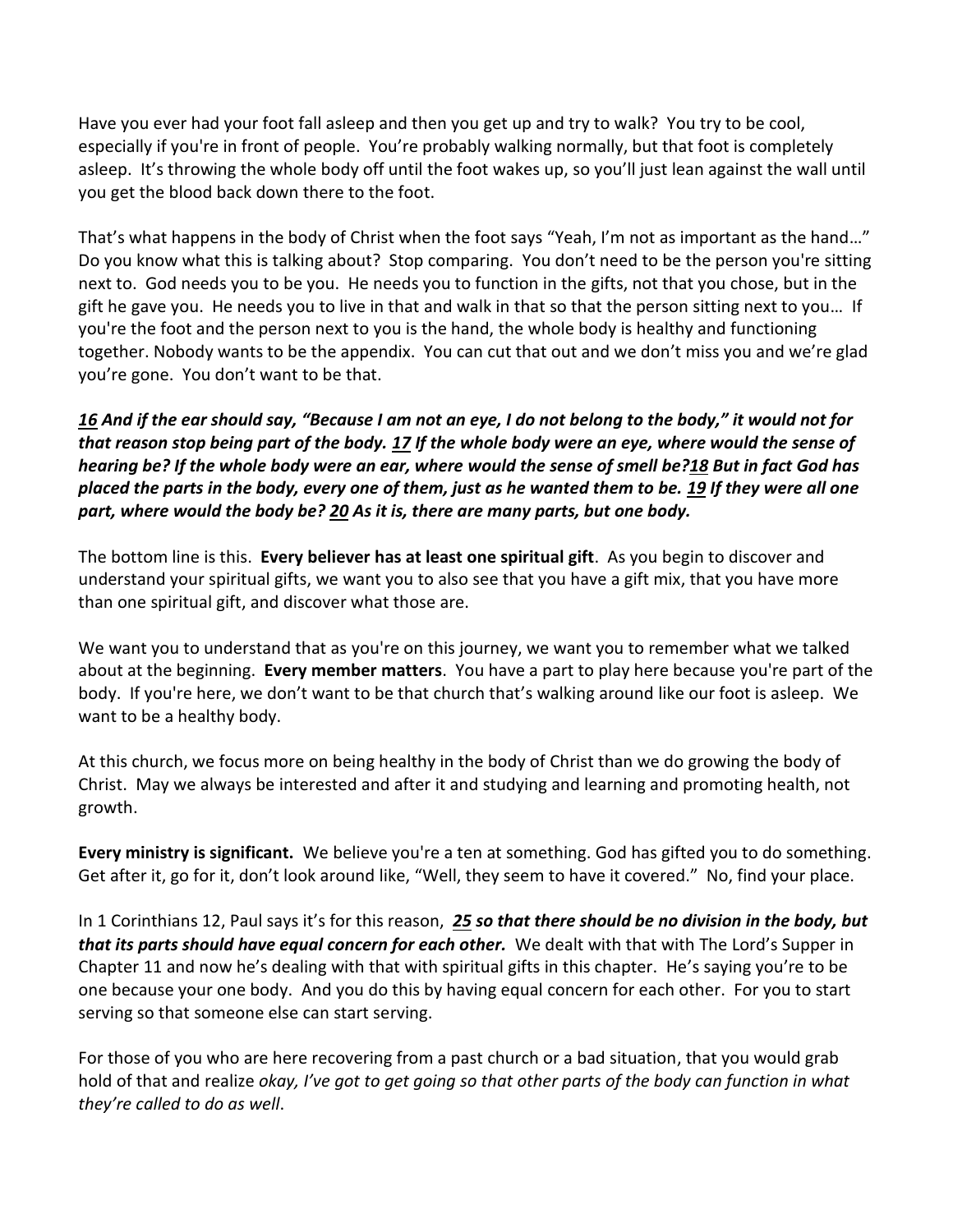1 Corinthians 12… We can debate this and I did have a slight debate after the first service with… it may have been a crazimatic, I don't know. I think it was a charismatic, but this is a rhetorical set of questions – *[29](https://www.studylight.org/desk/?q=1co%2012:29&t1=en_niv&sr=1) Are all apostles?* Does everybody function in this? *Are all prophets?* Does everybody function in this? *Are all teachers? Do all work miracles[? 30](https://www.studylight.org/desk/?q=1co%2012:30&t1=en_niv&sr=1) Do all have gifts of healing? Do all speak in tongues? Do all interpret?* 

The bottom line is this. **No single gift is given to all believers**. They have been distributed. And **no single believer has all the gifts**. Some of you grew up in church… I have to set this straight because some of you learned this and it's faulty learning. I don't know if you just picked it up. No one ever said this, but you just kind of assumed this. I've talked to people who have said, "You're the pastor; you have all the gifts." No! Do you know why? It's because I'm not Jesus. This is very important to understand that you'd stop looking at leaders as ones that have it all. Let a leader… Let your home group leader function in their spiritual gifts.

Some are going to function as teachers. They're the ones that you skip right past snack time and you get to fill in the blanks. I hate those groups. I don't go to those groups. I go to the ones that value snack time. Can you trust a leader that doesn't value snack time? I don't think so. But that leader has the gift of serving or helps or of hospitality.

How many of you have a home group leader that has the gift of mercy? They want to spend time praying together and just asking how the other is doing. They want to help them through whatever they're going through. No single believer has all the gifts. Don't look to one person for all of it.

**Spiritual Gifts** – As we discussed earlier, we've been talking about spiritual gifts: teaching, faith, helps, giving, etc. We've looked at two lists today. If you want to find those lists, go to 1 Corinthians 12, Romans 12, and Ephesians 4. These are different than spiritual disciplines.

**Spiritual Disciplines** –When you hear us use the term *spiritual disciplines*, that's fasting, prayer, studying the Word of God, solitude, getting alone, meditating on the scriptures. And those are different from spiritual responsibilities.

**Spiritual Responsibilities** – You'll see that these look very much the same. Welcoming strangers – we're all called to do that. Giving – you can't go, "Well, I don't have the spiritual gift of giving, so I don't have to put anything in or I don't have to be generous." No, that's a spiritual responsibility and it may not be a measure of faith that you've been given or a manifestation of the Spirit in your life, but it is a duty you have as a follower of Christ.

Encouraging one another – We're called to rejoice with those who rejoice and mourn with those who mourn. Showing mercy – Have you ever met that person that uses their personality… They're like, "I'm just a high D" and they just run over the top of people. That's not why you study personalities, to learn how to treat people poorly. You learn personalities to bring balance to it.

We learn the spiritual responsibilities and understand that's not something that has been placed in us, but we know we're called to do it as a follower of Christ.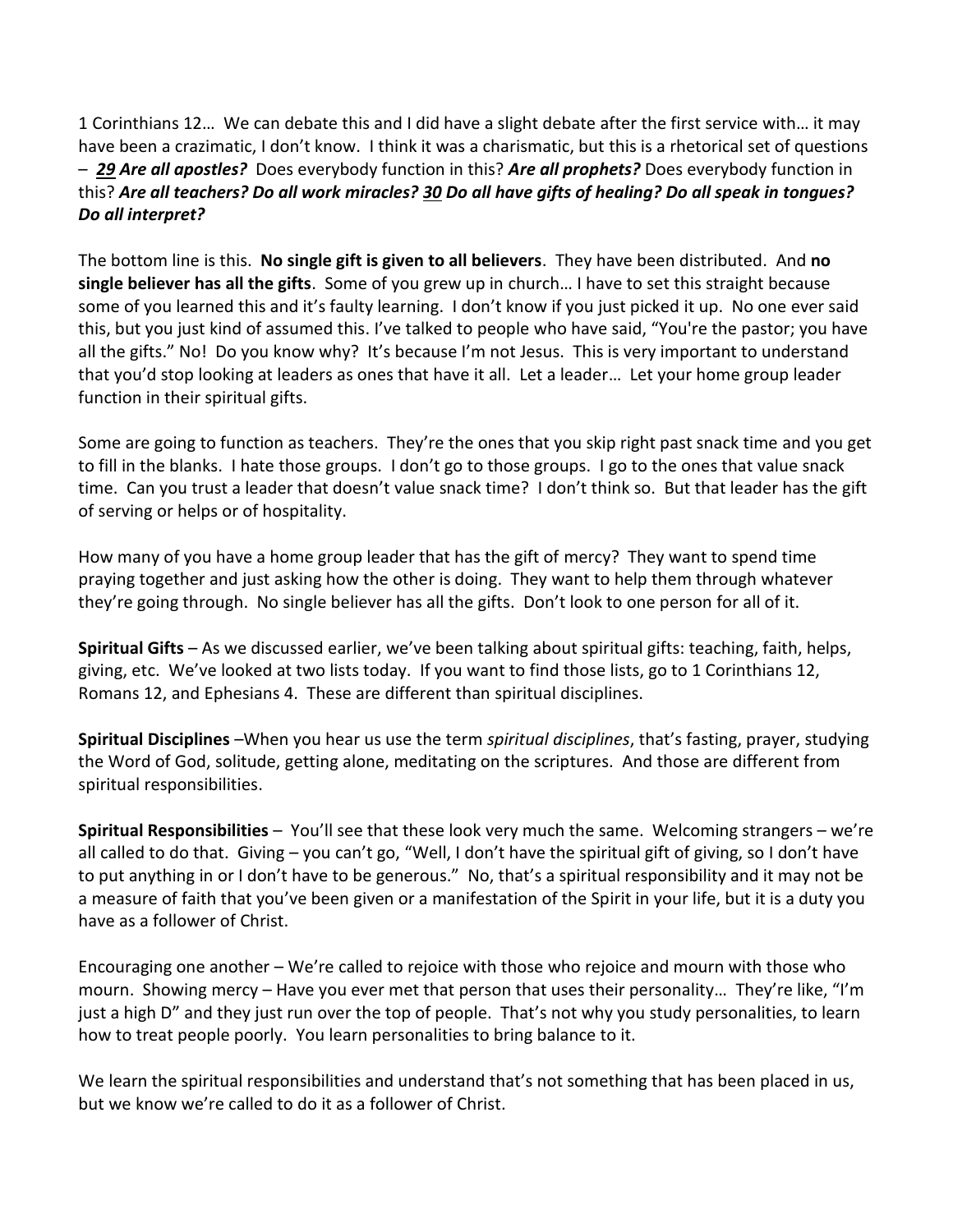This week, at our church… When I say at our church, I'm not just talking about what happens here on Sunday morning. This is part of it, but it's not all of it. So, when we say this, we're talking about people in this body right here using their spiritual gifts here this morning and all throughout the week. These are different tasks and things going on in ministry around our church and community where people are using their gifts.

Encouraging others – Just so you get an idea, today, we're seeing it. There are people here encouraging others. I've seen it. The prayer team does this a lot. Someone needs prayer, yes, but someone also just needs to be encouraged. They are in a difficult situation. They don't have a boss or coworker that encourages them. They don't have a family member or a spouse that encourages them. They came here and someone is using that gift of exhortation.

**Visiting the sick in the hospital** – Some are using their gift of mercy in visiting the sick in the hospital.

**Counting money** – Yeah, the people that are here today doing administrative tasks, having that gift of serving, that gift of helps.

**Driving golf carts** – Some are driving golf carts and it just flows out of them.

## **Holding babies**

**Teaching children** – Some of using the gift of teaching to teach children.

**Holding open doors** – We have people around here with the gift of hospitality.

**Praying with those who are hurting** – Using the mercy gift. Again, using their faith gift.

**Leading in worship** 

**Serving coffee** 

### **Discipling couples in crisis**

### **Gathering strangers around kitchen tables and family rooms**

**Cleaning up after we all leave** – Have you ever watched people clean up around this church with big smiles on their face and the joy that comes with that?

### **Leading large groups**

**Helping a family move out of a hotel into permanent housing**